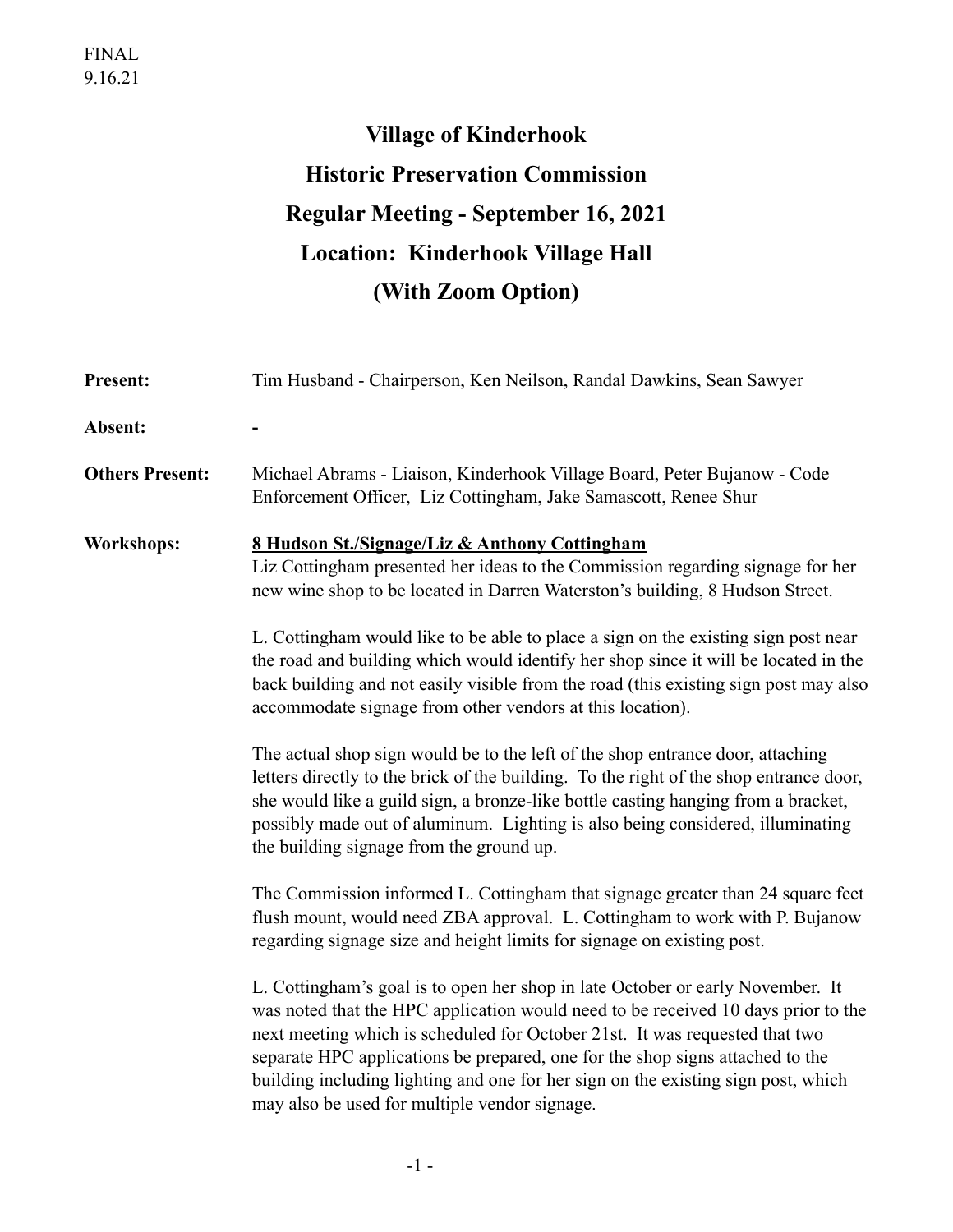|                         | T. Husband brought the Regular Meeting to order at 7:10 pm.                                                                                                                                                                                                                                                                                                                                                                                                               |
|-------------------------|---------------------------------------------------------------------------------------------------------------------------------------------------------------------------------------------------------------------------------------------------------------------------------------------------------------------------------------------------------------------------------------------------------------------------------------------------------------------------|
| <b>Minutes:</b>         | Motion made to approve the Regular Meeting Minutes of August 19, 2021, one<br>change on page 5, "G. Dumont" amend to "D. Dumont".<br>Moved: K. Neilson; Second: R. Dawkins. Motion carried.                                                                                                                                                                                                                                                                               |
| <b>Funds Remaining:</b> | \$1,753.45                                                                                                                                                                                                                                                                                                                                                                                                                                                                |
| Correspondence:         | A copy of a "Notice of Violation - Order to Remedy" letter was received from the<br>Code Enforcement Officer to Paul Calcagno re: Fence at 10 Broad Street.                                                                                                                                                                                                                                                                                                               |
|                         | Three letters of interest have been received to-date for the open seat on the<br>Historic Preservation Commission. Letters and CVs will be reviewed by the<br>Commission after the closing date of October 1st and a recommendation will be<br>forwarded to the Mayor. The Mayor will bring forward the recommendation to<br>the Village Board for approval.                                                                                                              |
|                         | In addition to posting the open position via email blast, village website, village<br>cork board, Post Office, insert with village water bills, R. Shur offered to post to<br>the Kinderhook Village Next Door website. J. Bujanow to forward R. Shur the<br>pdf of the position posting.                                                                                                                                                                                 |
|                         |                                                                                                                                                                                                                                                                                                                                                                                                                                                                           |
| <b>New Business:</b>    | <b>16 Chatham St./Porch/Jake Samascott</b><br>J. Samascott presented his application for approval to remove the section of the<br>porch that was damaged as a result of a vehicle accident, however, the removal<br>had occurred prior to tonight's meeting and HPC approval. Photos of before,<br>damage after accident, and removal of damage section were presented.<br>J. Samascott stated in his email he did not realize the house was in the historic<br>district. |
|                         | The house dates back to 1856. The porch, most likely, was not original.<br>R. Dawkins would like to see the whole porch removed, but, understands the<br>porch helps in keeping the weather off. The floor of the porch is in good<br>condition. J. Samascott intends to keep the porch as is currently presented in the<br>photo, the damage section removed and new stairs and rock wall area in its place.                                                             |
|                         | Motion made to approve the application with photos as presented with alterations<br>as exist at 16 Chatham St meeting criteria in Chapter 75-7B $(1 \& 2) \&$ Chapter<br>75-7C $(1, 2, 3 \& 4)$ .<br>Moved: S. Sawyer; Second: K. Neilson. Motion carried.                                                                                                                                                                                                                |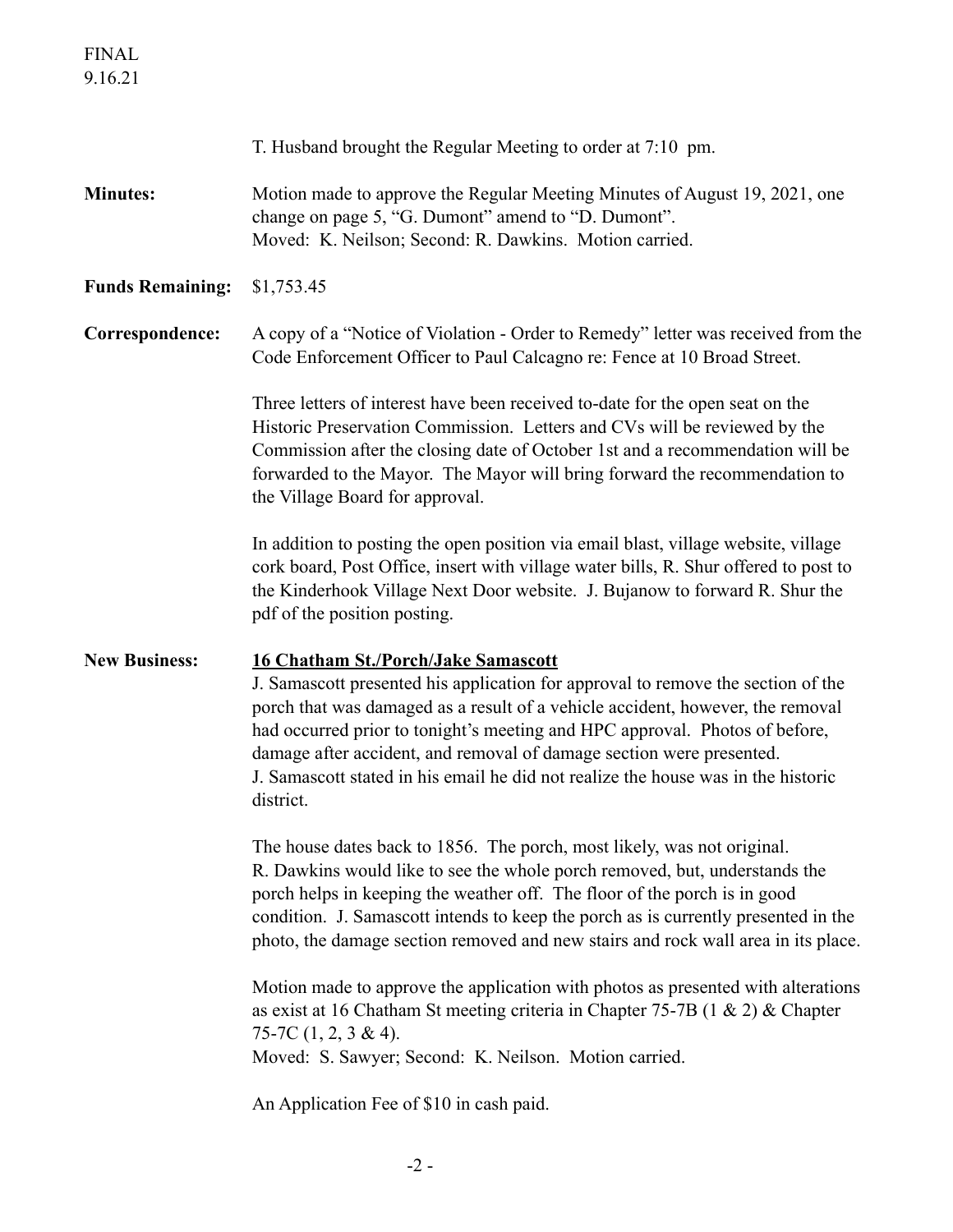| <b>Old Business:</b> | S. Sawyer brought forward the concern some residents have regarding the posting<br>of large yard sale signs on the Village Square, on property corners, and signs on<br>utility poles, etc. Residents should not be placing signs on utility poles and on<br>village property per Code Enforcement Officer. Request was made to have<br>R. Shur post a reminder to residents. |
|----------------------|-------------------------------------------------------------------------------------------------------------------------------------------------------------------------------------------------------------------------------------------------------------------------------------------------------------------------------------------------------------------------------|
|                      | S. Sawyer requested an update to the status of P. Calcagno's sails that were<br>installed without HPC approval. P. Bujanow updated the Commission and will be<br>issuing a citation. There is also additional ongoing issues that need to be<br>documented based upon prior meeting minutes.                                                                                  |
| <b>Procedures:</b>   | Discussion was had regarding a plaque for Ruth Piwonka to be placed on the<br>village bandstand.                                                                                                                                                                                                                                                                              |
|                      | Possible language on a bronze plaque:                                                                                                                                                                                                                                                                                                                                         |
|                      | Ruth Piwonka<br>1940 - 2021<br>Historian to the Village of Kinderhook<br>Scholar of the History & Culture                                                                                                                                                                                                                                                                     |
|                      | of Columbia County<br>& the Hudson Valley                                                                                                                                                                                                                                                                                                                                     |
|                      | T. Husband to forward an email with the draft version to the Commission<br>members for final review and approval.                                                                                                                                                                                                                                                             |
|                      | Discussion was had regarding an "alternate" Commission member. T. Husband to<br>draw up language and circulate to Commission members the role, term length,<br>etc. of the alternate and upon HPC approval will forward to M. Abrams for<br>Village Board approval and for inclusion in the HPC Bylaws.                                                                       |
|                      | For tonight's meeting, the HPC need only approve having an alternate for Village<br>Board approval at their October meeting. Further details can be approved as they<br>are developed.                                                                                                                                                                                        |
|                      | Motion that the Historic Preservation Commission request that the Village Board<br>appoint an alternate Commission member.<br>Moved: K. Neilson; Second: R. Dawkins. Motion carried.                                                                                                                                                                                          |